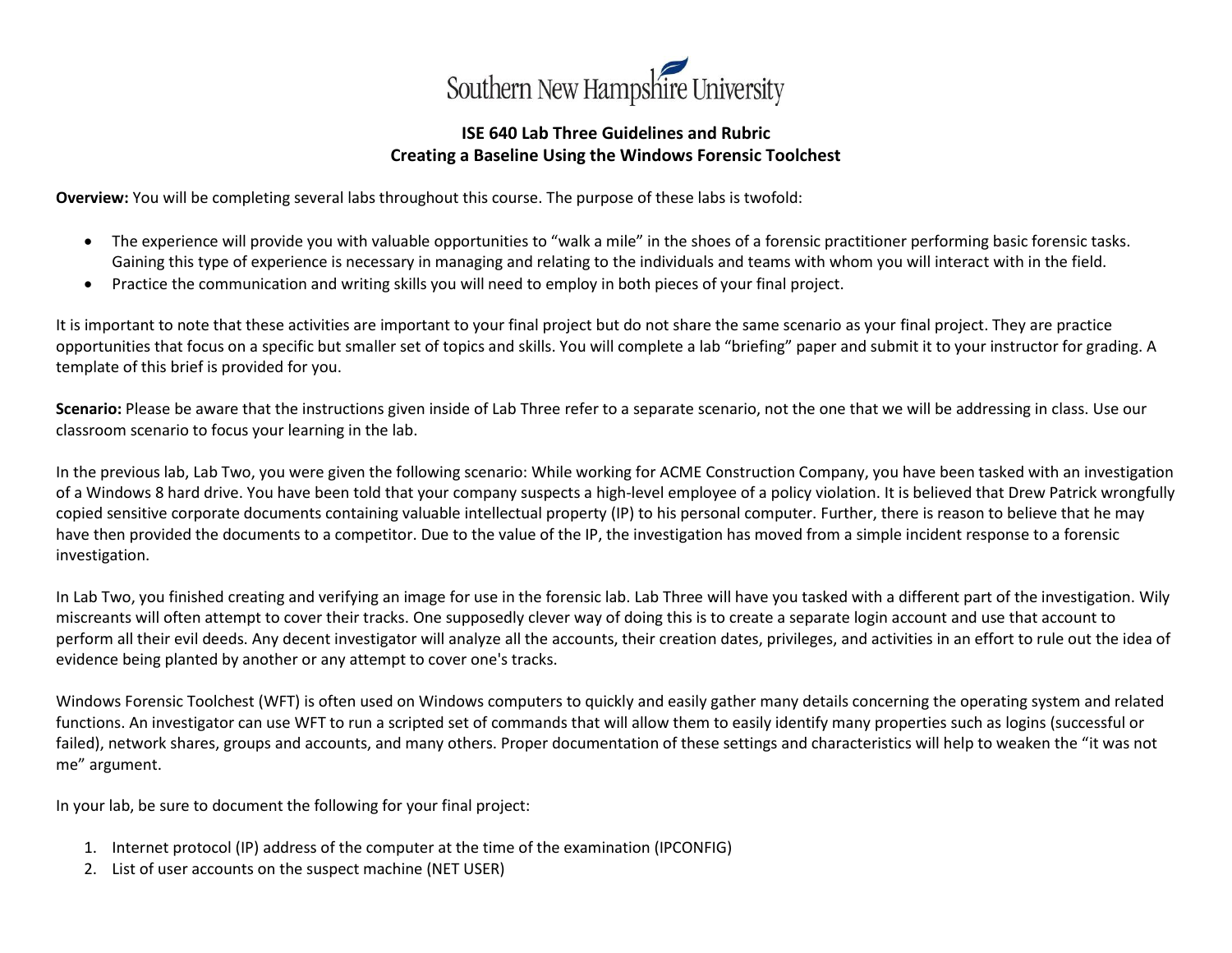

- 3. List of users who have logged on locally (LOGINS ALL)
- 4. The shared directories on the network, which may aid in passing data outside of the company-controlled environment (NET SHARE)
- 5. The security logs and their details will be used in the log analysis lab. You can take a quick look at them here so you know what to expect during the following lab. (EVENT LOGS – SECURITY LOG)



Opening the log\_Sec.txt file should look something like this: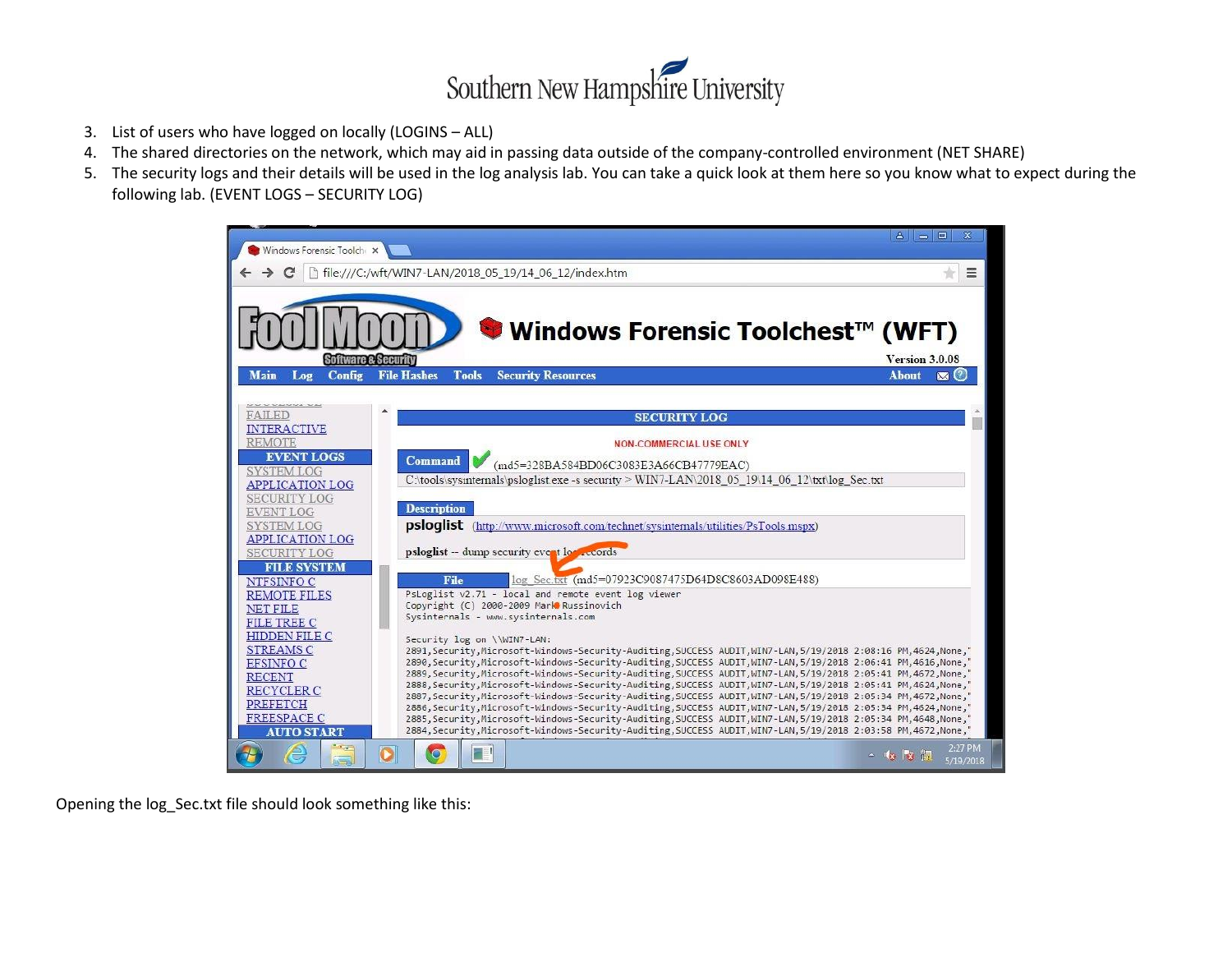## Southern New Hampshire University



It is not critical that you understand the content of this log at this time. This will be used in another lab.

- 6. You may also want to document the drive hash values created by WFT.
- 7. For those who want to look a little deeper, the Processes PS displays a list of all the running processes at the time WFT was run, and NETWORKING NETSTAT – AN displays active network connections that may be of interest in an investigation.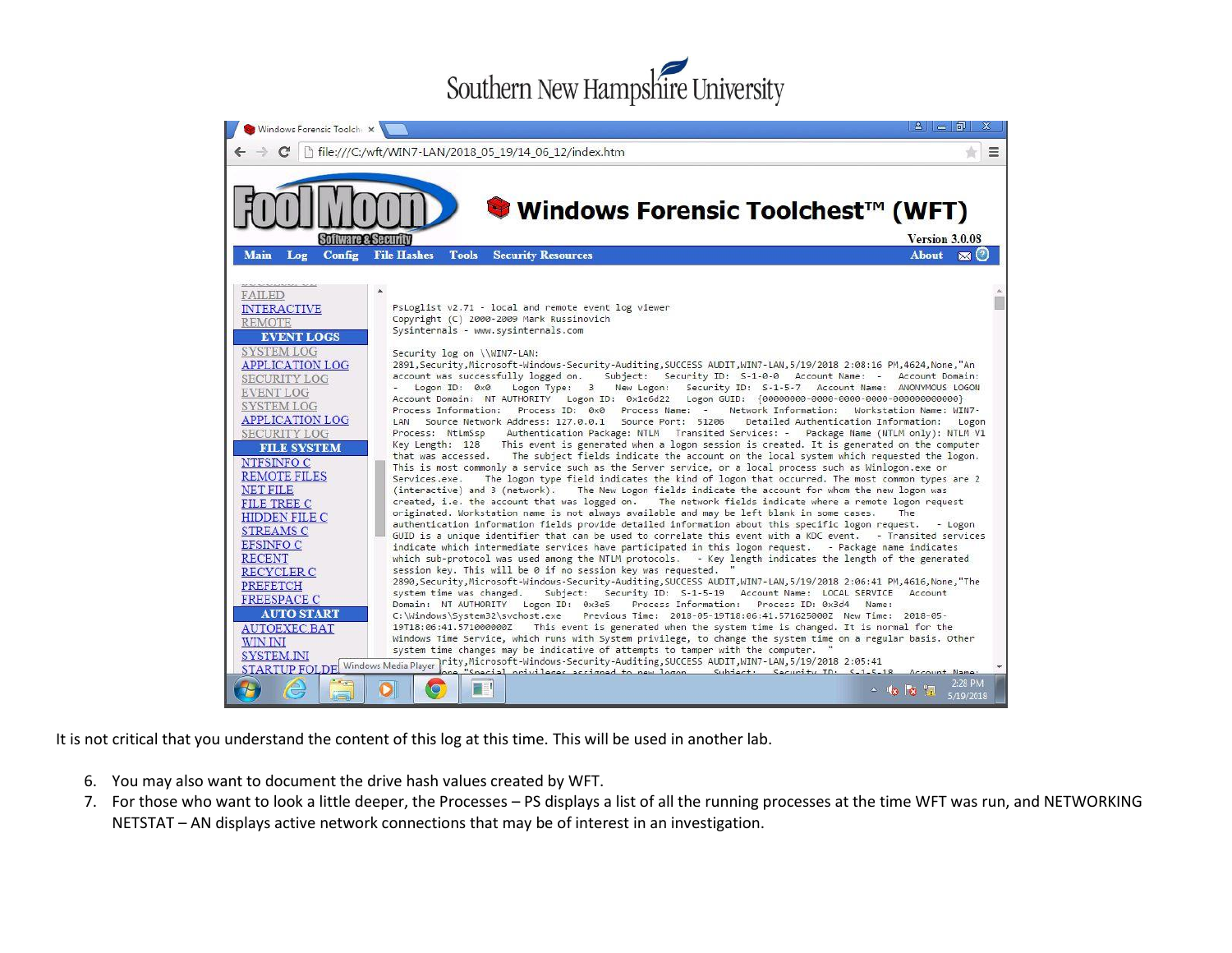

Prompt: In your report, be sure to address the following critical elements:

- 1. Provide a brief **summary** of the lab. What did you do in the lab? How did it work? What did you look for/find?
- 2. Briefly describe the **specific practices or resources** that were most important in supporting the investigation and maintaining evidentiary integrity in this lab. For example:
	- a) Chain of custody practices
	- b) Digital forensic tools
	- c) Incident response tactics
- 3. Briefly describe best practices or resources necessary in terms of **next steps** in this lab scenario.
- 4. Include **screenshots** that support items 2 and 3 in your briefing.
- 5. Ensure your entire briefing is appropriate to your **internal audience,** employing brevity and consumable language (in this lab, your audience will be your teammates/company attorneys/executive team).

| <b>Critical Elements</b>     | Proficient (100%)                       | Needs Improvement (75%)                   | Not Evident (0%)                        | <b>Value</b> |
|------------------------------|-----------------------------------------|-------------------------------------------|-----------------------------------------|--------------|
| Lab Summary                  | Provides brief summary of the lab       | Provides brief summary of the lab, but    | Does not provide lab name and brief     | 19           |
|                              |                                         | summary is cursory or contains            | summary of the lab                      |              |
|                              |                                         | inaccuracies                              |                                         |              |
| <b>Specific Practices or</b> | Briefly describes specific practices or | Describes specific practices or           | Does not describe specific practices or | 19           |
| <b>Resources</b>             | resources that were most important in   | resources that were most important in     | resources                               |              |
|                              | supporting the investigation and        | supporting the investigation and          |                                         |              |
|                              | maintaining evidentiary integrity in    | maintaining evidentiary integrity in      |                                         |              |
|                              | this lab                                | this lab, but rationale is illogical,     |                                         |              |
|                              |                                         | inaccurate, or lacks necessary details    |                                         |              |
| <b>Next Steps</b>            | Briefly describes best practices or     | Briefly describes best practices or       | Does not describe best practices or     | 19           |
|                              | resources necessary in terms of next    | resources necessary in terms of next      | resources                               |              |
|                              | steps in this scenario                  | steps in this scenario, but rationale is  |                                         |              |
|                              |                                         | illogical, inaccurate, or lacks necessary |                                         |              |
|                              |                                         | details                                   |                                         |              |
| <b>Screenshots</b>           | Includes screenshots that directly      | Includes screenshots, but does not        | Does not include screenshots            | 19           |
|                              | support practices and necessary         | include all necessary screenshots         |                                         |              |
|                              | resources                               | required or those provided do not         |                                         |              |
|                              |                                         | directly support practices and            |                                         |              |
|                              |                                         | necessary resources                       |                                         |              |
| <b>Internal Audience</b>     | Appropriate to internal audience,       | Submission is appropriate to internal     | Submission is not appropriate to        | 19           |
|                              | employing brevity and consumable        | audience but does not employ brevity      | internal audience                       |              |
|                              | language                                | or consumable language                    |                                         |              |

## **Rubric**